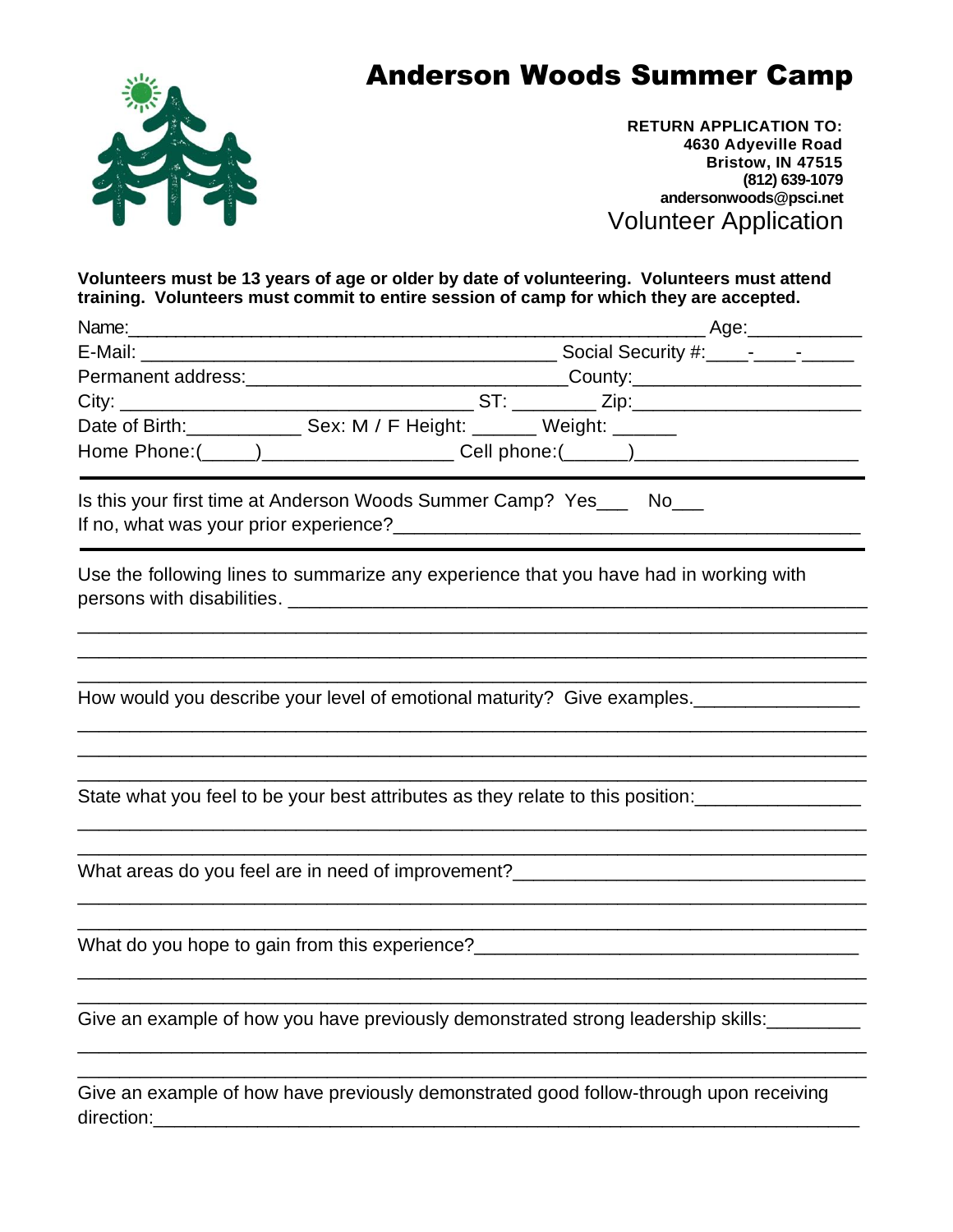What prior experience, if any, do you have working outdoors in the heat, for extended periods of time?\_\_\_\_\_\_\_\_\_\_\_\_\_\_\_\_\_\_\_\_\_\_\_\_\_\_\_\_\_\_\_\_\_\_\_\_\_\_\_\_\_\_\_\_\_\_\_\_\_\_\_\_\_\_\_\_\_\_\_\_\_

What special talents do you possess that would be of benefit in this position:

\_\_\_\_\_\_\_\_\_\_\_\_\_\_\_\_\_\_\_\_\_\_\_\_\_\_\_\_\_\_\_\_\_\_\_\_\_\_\_\_\_\_\_\_\_\_\_\_\_\_\_\_\_\_\_\_\_\_\_\_\_\_\_\_\_\_\_\_\_\_\_\_\_ Are you currently CPR & first-aid certified? No\_\_\_ Yes\_\_\_, date of certification\_\_/\_\_/\_\_

\_\_\_\_\_\_\_\_\_\_\_\_\_\_\_\_\_\_\_\_\_\_\_\_\_\_\_\_\_\_\_\_\_\_\_\_\_\_\_\_\_\_\_\_\_\_\_\_\_\_\_\_\_\_\_\_\_\_\_\_\_\_\_\_\_\_\_\_\_\_\_\_\_

\_\_\_\_\_\_\_\_\_\_\_\_\_\_\_\_\_\_\_\_\_\_\_\_\_\_\_\_\_\_\_\_\_\_\_\_\_\_\_\_\_\_\_\_\_\_\_\_\_\_\_\_\_\_\_\_\_\_\_\_\_\_\_\_\_\_\_\_\_\_\_\_\_

Where presently attending school\_\_\_\_\_\_\_\_\_\_\_\_\_\_\_\_\_\_\_\_\_\_\_\_\_\_\_\_\_\_\_\_\_\_\_\_\_\_\_\_\_\_\_\_\_\_\_\_\_\_\_

Field of Study (If applicable) \_\_\_\_\_\_\_\_\_\_\_\_\_\_\_\_\_\_\_\_\_\_\_

Highest level of education achieved \_\_\_\_\_\_\_\_\_\_\_\_\_\_\_\_\_\_\_\_\_\_\_\_\_\_\_\_\_\_\_\_\_\_\_\_\_\_\_\_\_\_\_\_\_\_

Do you have any special dietary restrictions? No\_\_\_ Yes\_\_\_ If given the position, you will be asked to provide a letter from your physician verifying medical necessity.

and the control of the control of the control of the control of the control of the control of the control of the

Give three references including one of your past or current H.S. or college instructors:

|          | Relation to applicant:                                                                                                                                                                                                                 | Email:                     |    |                                                                                                                 |
|----------|----------------------------------------------------------------------------------------------------------------------------------------------------------------------------------------------------------------------------------------|----------------------------|----|-----------------------------------------------------------------------------------------------------------------|
|          |                                                                                                                                                                                                                                        |                            |    |                                                                                                                 |
|          | Relation to applicant:<br><u>Letter and the set of the set of the set of the set of the set of the set of the set of the set of the set of the set of the set of the set of the set of the set of the set of the set of the set of</u> |                            |    |                                                                                                                 |
|          | Name:                                                                                                                                                                                                                                  |                            |    |                                                                                                                 |
|          | Relation to applicant:<br><u>Example 20</u>                                                                                                                                                                                            |                            |    | Email: 2008. 2008. 2010. 2010. 2010. 2010. 2010. 2010. 2010. 2010. 2010. 2010. 2010. 2010. 2010. 2010. 2010. 20 |
| sizes.   |                                                                                                                                                                                                                                        |                            |    | Please indicate your t-shirt/polo shirt size by checking the appropriate spot. All sizes are adult              |
| Small___ | Medium___                                                                                                                                                                                                                              | Large $\rule{1em}{0.15mm}$ | XL | XXL                                                                                                             |

You may ask to volunteer for as many sessions as you wish. Sessions to which you are assigned will be determined based on availability and need. Please mark an "X" next to each session for which you are willing to volunteer, and indicate total number of sessions desired.

| Number of<br>Sessions? | <b>June 6 - 9</b> | June 13 - 16 | Uune 20 - 23 | Jun 27 - 30  |
|------------------------|-------------------|--------------|--------------|--------------|
|                        | July 4 -          | July 11 - 14 | Uuly 18 - 21 | July 25 - 28 |
|                        |                   |              |              |              |

**\*We are encouraging our staff to be fully vaccinated prior to the start of camp. If you are vaccinated please provide us with a copy of your Covid-19 vaccination card along with this application.**